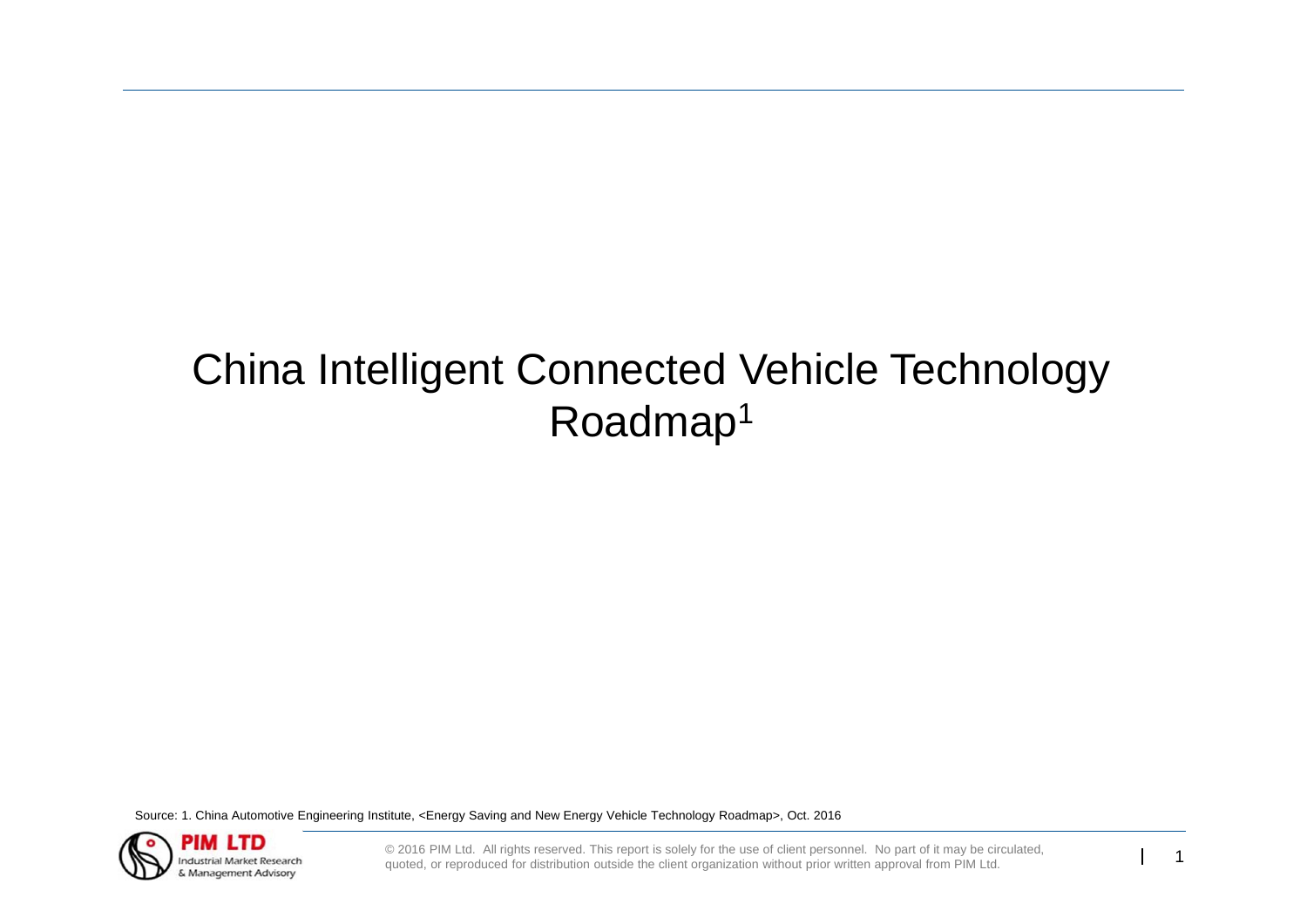## **Intelligent Connected Vehicle Technology Roadmap1**

### **General Program**

- Short term partial automatic (PA degree) driving applications focus on autonomous environmental awareness, supplemented by promoting networking information service
- Middle term conditional automatic (CA degree) drive under complicated conditions based on networking environmental awareness
- Long term high-level/ fully automatic driving technology can realize V2X cooperative controls

Source: 1. China Automotive Engineering Institute, <Energy Saving and New Energy Vehicle Technology Roadmap>, Oct. 2016

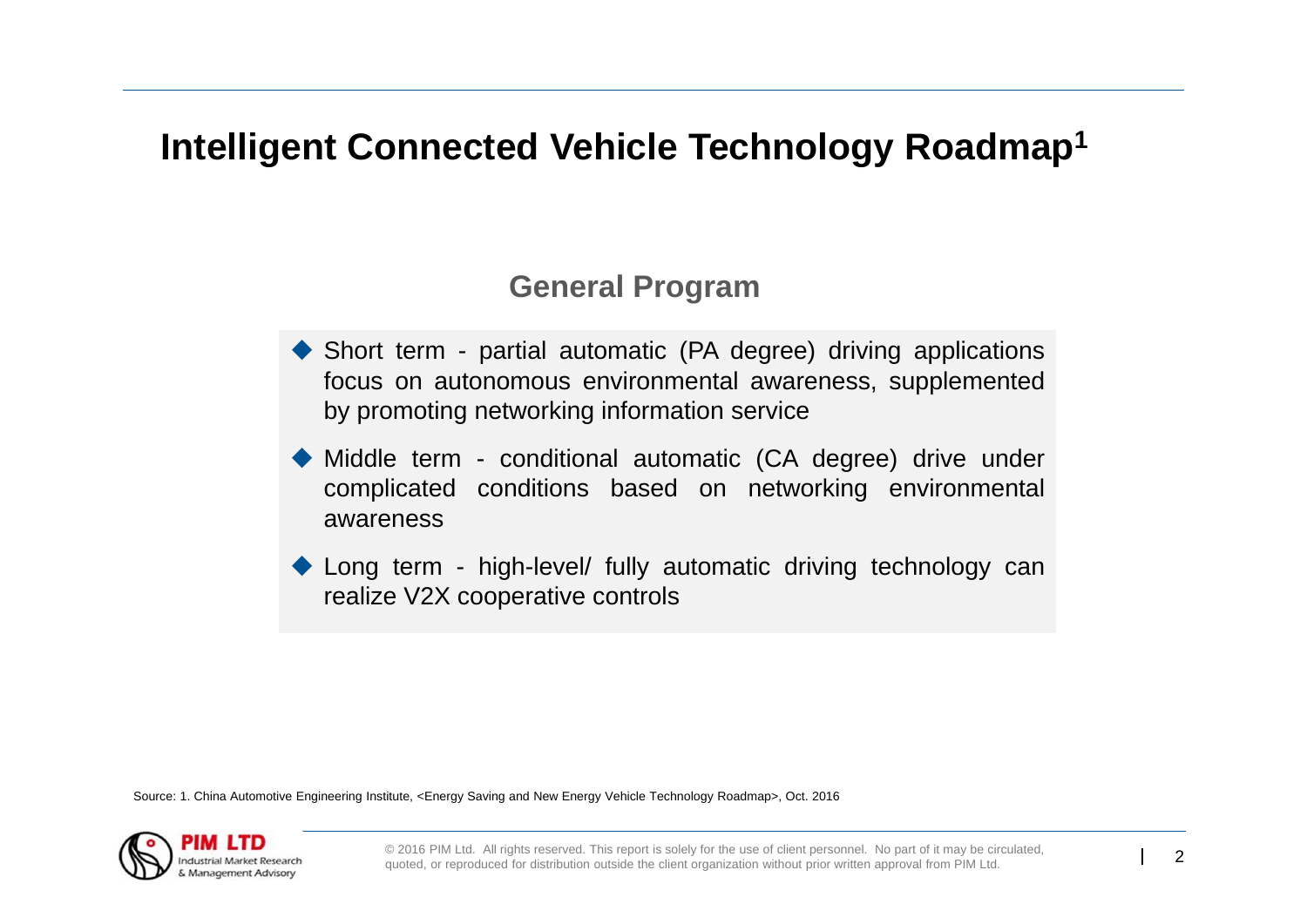#### **Development Objectives**

#### **Year 2020**

- Form a preliminary independent system for intelligent connected vehicles. Initiate intelligent city construction
- New vehicle equipment ratio reaches 50% for conditional automatic driving and the below-grade (DA/PA/CA)
- Reduce 30% of traffic accidents. Increase traffic efficiency by 30%. Decrease oil consumption and emission by 5%

#### **Year 2030**

- Construct intelligent connected vehicles industry chain and intelligent traffic system
- New vehicle equipment ratio reaches 80% for automatic driving at DA/PA/CA/HA/FA degree
- • Reduce 80% of traffic accidents. Increase traffic efficiency by 30% for ordinary road. Decrease oil consumption and emissions by 20%

#### **Technology Path**

- Accelerate perception, location and communication technology development
- • Develop multisource information fusion technique
- Promote standards for intelligent connected vehicle
- Promote informationizing and intelligentizing of road traffic facilities.

#### **Develop Priority**

- Construct intelligent connected vehicles environmental awareness system
- Integrate control technology for intelligent electric vehicles
- Application of vehicle V2X wireless communication technology
- Information security detection and protecting technology
- Deeply cognitive technology for machine vision
- • Research and application for integrated technology in <sup>a</sup> cloud network
- Construction of evaluation system and test environment for intelligent connected vehicles
- Comprehensive research on high precision map

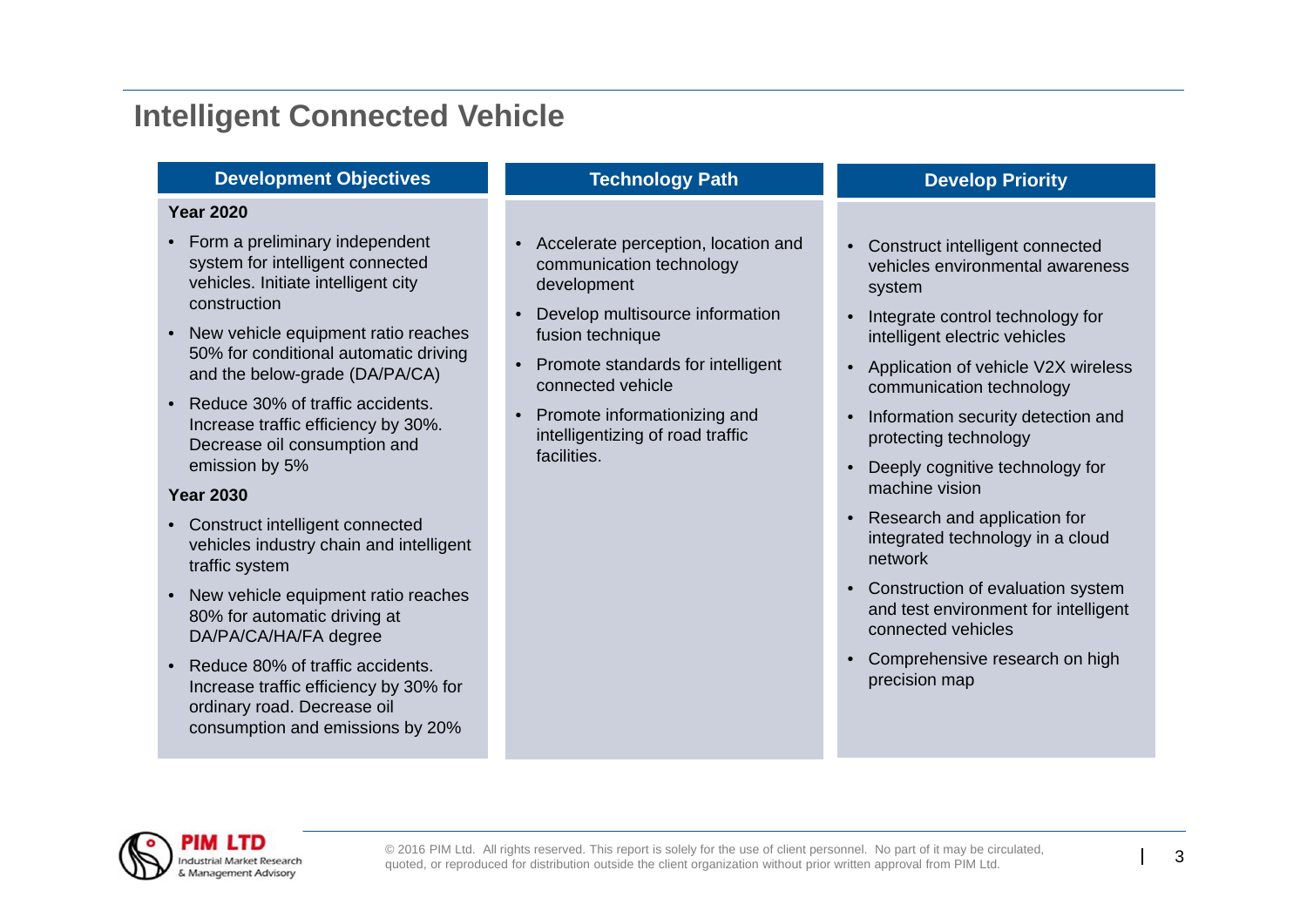### **Framework and Develop Vision**



| <b>Develop Vision</b>     |                                                                             |  |  |  |  |  |
|---------------------------|-----------------------------------------------------------------------------|--|--|--|--|--|
|                           |                                                                             |  |  |  |  |  |
|                           | $\square$ Security                                                          |  |  |  |  |  |
|                           | Decrease traffic accidents and traffic<br>accident casualties substantially |  |  |  |  |  |
| $\square$ Efficiency      |                                                                             |  |  |  |  |  |
|                           | Increase traffic efficiency remarkably                                      |  |  |  |  |  |
|                           | $\square$ Energy saving and emission<br>reduction                           |  |  |  |  |  |
|                           | Reduce traffic energy consumption and<br>pollution emission effectively     |  |  |  |  |  |
| □ Comfort and convenience |                                                                             |  |  |  |  |  |
|                           | Promote comfortable driving, liberate<br>drivers                            |  |  |  |  |  |
| $\square$ Humanity        |                                                                             |  |  |  |  |  |
|                           | Provide aged and disabled people<br>driving ability                         |  |  |  |  |  |

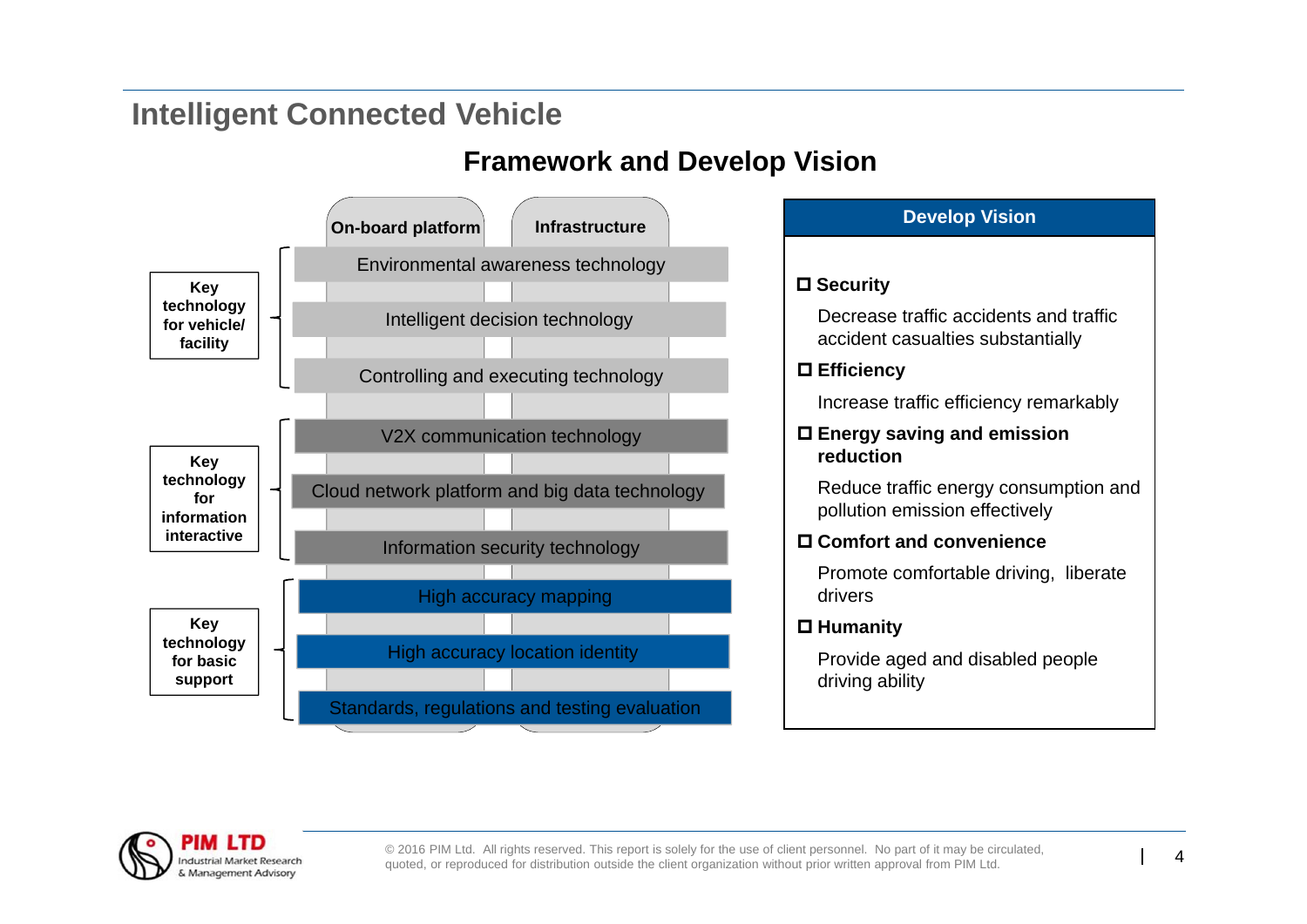